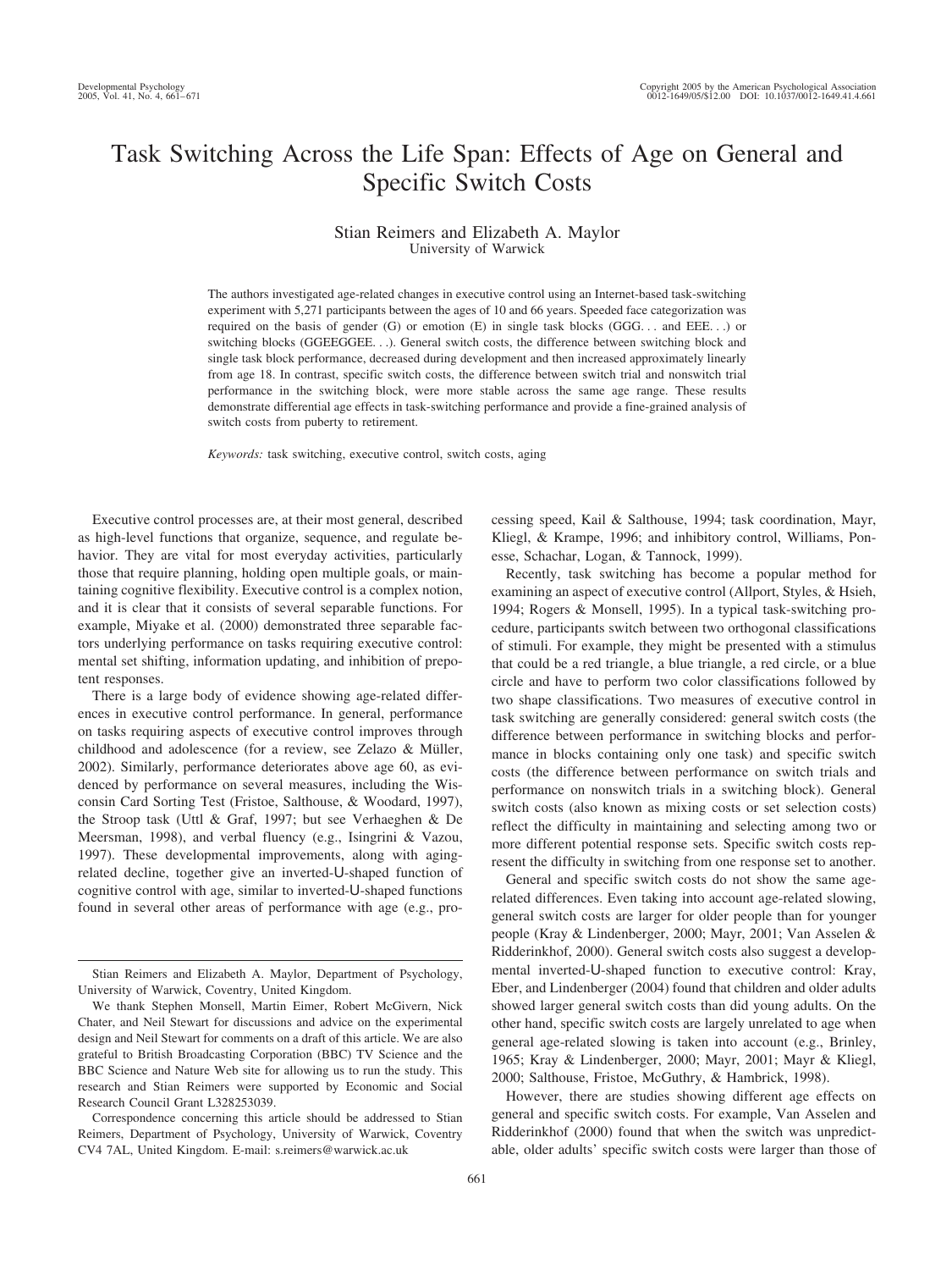younger adults. Kray, Li, and Lindenberger (2002) found significant adult age-related differences in specific switch costs, but nonsignificant age-related effects on general switch costs, when switches between tasks were unpredictable and externally cued.

Many researchers have attempted to explain the U-shaped function of executive control with age in terms of frontal lobe functioning. Evidence from multiple sources such as functional imaging (e.g., DiGirolamo et al., 2001; Osmon, Zigun, Suchy, & Blint, 1996; Postle, Berger, & D'Esposito, 1999) and neuropsychological studies (e.g., Stuss, Eskes, & Foster, 1994; Tranel, Anderson, & Benton, 1994) has supported the wide agreement that tasks requiring some form of executive control depend on the use of (at least a part of) the frontal lobes (e.g., Baddeley & Della Sala, 1996; Duncan, 1995; Miller & Cohen, 2001; Roberts & Pennington, 1996). In children, frontal lobe development continues through adolescence over the same developmental time as performance on executive control tasks improves (Davies & Rose, 1999). Frontal lobe deterioration occurs in old age, a time during which, as we have seen, executive control also decreases, and age-related decline in frontal lobe functioning is a wellaccepted explanation for decline in executive control (e.g., Duncan, 1995; Raz, 2000; West, 1996).

However, if changes in frontal lobe functioning mediate the inverted-U-shaped function of executive control with age, one might predict a decline in performance before old age. For example, the size of neurons in the frontal lobes changes from the age of 45 (Haug & Eggers, 1991), and blood flow in the frontal lobes declines between the ages of 19 and 50 (Schultz et al., 1999).

At present, there is limited evidence on the way in which executive control changes across the life span. Most existing studies use two or three groups for comparison (e.g., children, young adults, and older adults). The only study we know of to use a more fine-grained approach to task switching (Cepeda, Kramer, & Gonzalez de Sather, 2001) showed a U-shaped effect of age on reaction time and suggested a similar effect in switch costs across 10-year bins. Although there was evidence for a general inverted U shape to executive control, the low numbers of participants per cell made it difficult to trace age effects on executive control outside the extremes of childhood and old age. Cepeda et al.'s (2001) conclusion was that "switch costs decreased from childhood to young adulthood, remained fairly constant across the adult years, and then began to increase after the age of 60" (p. 726).

The few studies that have specifically included a middle-aged group for comparison with younger or older participants have found executive control decrements in middle-aged participants. Garden, Phillips, and MacPherson's (2001) investigation into performance on the Wisconsin Card Sorting Task and the Self-Ordered Pointing Task revealed that middle-aged participants (53–64 years old) were significantly worse at both tasks than were younger participants (30–46 years old). Kray and Lindenberger's (2000) study was one of the few on task switching to include middle-aged adults. In their study, general switch costs in middle-aged participants (41–60 years old) were higher than those of younger participants (20–40 years old) and appeared to be more similar to the older group (61–80 years old) than to the younger group.

In summary, there is strong evidence that executive control improves through childhood and adolescence and declines in old age, but it is unclear whether age effects are found throughout young adulthood and middle age. One of the major aims of our study was to address this issue by examining both general and specific switch costs across the life span.

# The Present Study

We used the first author's involvement with a British Broadcasting Corporation television (BBC TV) series to recruit a large number of participants for an online experiment. At the end of each episode, 4 million viewers were encouraged to visit a website that included the present study. By using several thousand participants varying in age, it was possible for us to investigate the effect of age on switch costs in detail. The flip side of this Web-based methodology was that there was no way to control conditions under which the task was completed or to filter out participants who were, for example, lying about their age or gender, who were not taking the task seriously, who failed to understand the task instructions, or who were intoxicated. However, given the large number of participants, we were able to be very conservative in the data sets we allowed to enter the analysis, which reduced potential systematic effects on the results. That said, a Webbased methodology is still subject to a lot of random noise: the effects of different computer types, operating systems, monitor sizes, the time of day, different hand positions, distractions, and background noise, among other things. Thus, in general, this type of procedure tends to produce effects that account for a small proportion of the variance but are highly significant. We believe that Web-based testing is now well enough documented not to require detailed justification here. In designing the experiment, we were mindful of the guidelines set out in the work of Birnbaum (2000) and Reips (2002).

### Method

#### *Participants*

A total of 12,103 data sets were collected over the course of 4 months.

#### *Stimuli*

Four photographs were used as stimuli: a happy female, a sad female, a happy male, and a sad male. Each picture was  $195 \times 250$  pixels in size. Pictures were taken with a black background and were cropped so that long hair and neck were largely not visible (see Figure 1 for an example).<sup>1</sup>

### *Measures*

We considered (a) demographic data and (b) task-switching data. The experiment also contained measures of impulsivity and financial decision choices, which are reported elsewhere. Measures not reported here were uncorrelated with task-switching performance.

The following demographic data feature in the analyses: age (in years) and gender (male, female). Education—secondary school (12 years), sixth form (14 years), or degree (17 years)—was also requested and appears in the descriptive statistics, along with the analysis of the over-18 data that follows. Education is not included as a factor for analyses that include under 18s, as it is confounded with age in younger people.

There were three stages to the task-switching component of the data collection: two single task blocks and a switching block. The single task blocks comprised 12 trials in which participants categorized a face as

<sup>&</sup>lt;sup>1</sup> It was not possible to use standard face images featured in other studies of face processing, for example, Ekman faces, because the images were displayed on a freely accessible website, creating a possible risk of copyright infringement.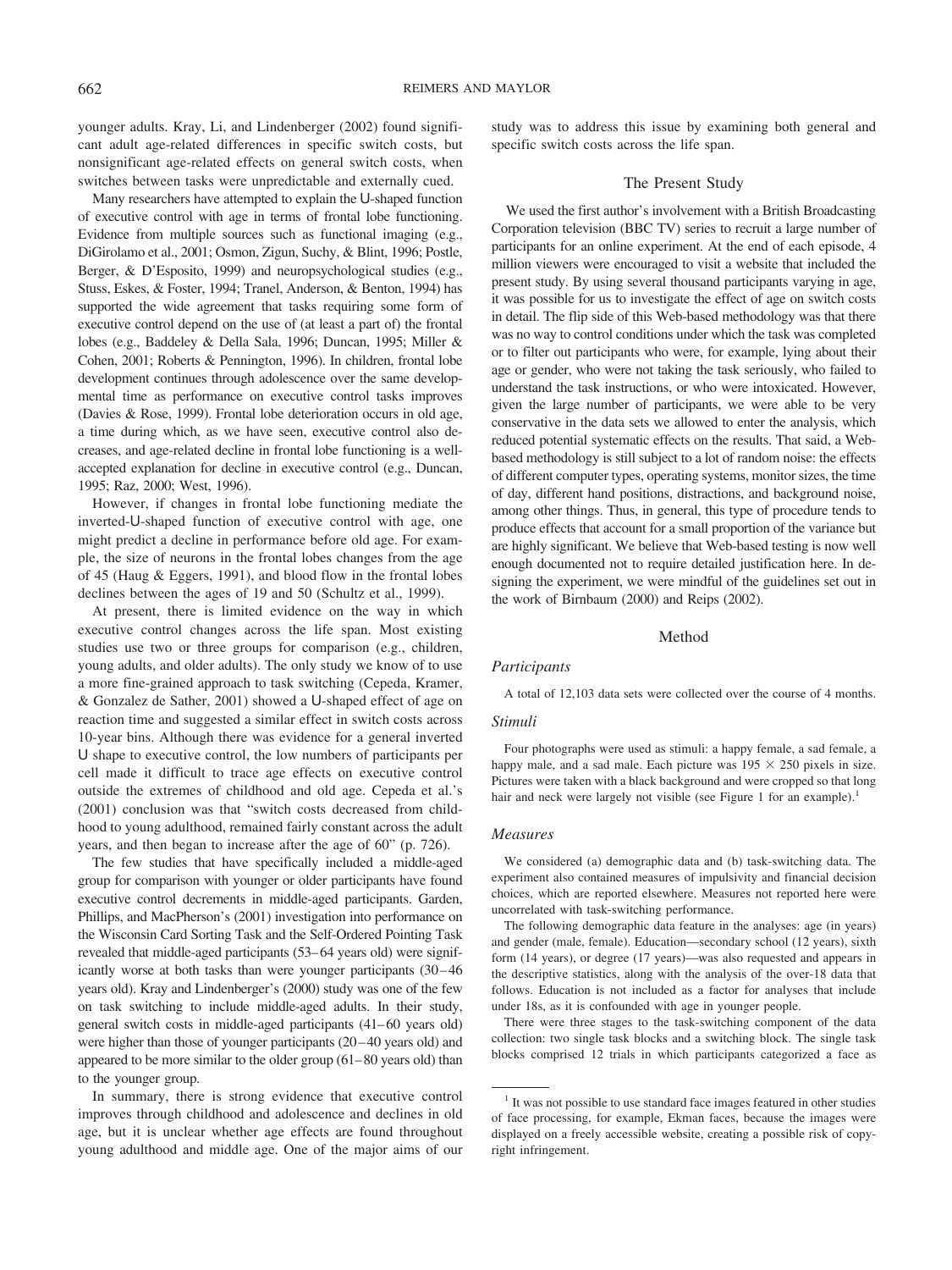

*Figure 1.* Example of screen display during switching block.

happy or sad on every trial or as male or female on every trial. The type of classification block (gender or emotion) to appear first was randomized between participants. The switching block was of an AABB design and comprised 8 sets of 4 trials. Each set of 4 trials consisted of two gender classifications followed by two emotion classifications or vice versa. The type of trial to appear first was randomized between participants. Within each block, each of the four faces appeared equally often. Although the structure makes for a highly regular and predictable sequence of classifications, the relatively small number of trials prevents it from becoming so automatic as not to require executive control.

### *Procedure*

A 550- $\times$  440-pixel Macromedia Flash movie was centered in a black HTML Web page. After viewing the first page, which described the experiment and encouraged participants to take the task seriously, participants were given the opportunity to provide demographic information if they wished to. There then followed the two single task blocks and the switching block, always in that order. Participants received instructions at the start of each block indicating the task they would be doing, and they were informed they would have to press either the *Z* key or the *M* key to respond. At the start of the single task block, four types of information were displayed on the screen:

- 1. In the center of the screen was a circle in which the faces would be displayed.
- 2. At either side of the screen was the appropriate response key. The letter *Z* was displayed on the left side of the screen, and the letter *M* was displayed on the right side of the screen.
- 3. Below each letter was the criterion for pressing the letter. Thus, for the gender task, the word *male* appeared under one of the letters, and the word *female* appeared under the other letter.

4. In the bottom center of the screen was the word *gender* or *emotion* to cue participants to the task at hand.

These four types of information remained on the screen throughout each single task block. Each trial in the single task block began with a 1,000-ms delay, after which one of the four face stimuli flashed on the screen for approximately 175 ms.<sup>2</sup> Participants then pressed a key to indicate the category corresponding to the face just shown. If a response was incorrect, a large text box containing the word *OOPS!* appeared in the middle of the circle for 1,000 ms to inform participants of their error, followed immediately by the next trial. A correct response was immediately followed by the next trial.

Before the switching block started, participants were informed that they would alternate between two male–female trials and two happy–sad trials. At the start of the switching block, three things were displayed on the screen: (a) the circle, as before; (b) the letters *Z* and *M,* as before; and (c) criteria in both tasks for pressing each letter. At the start of each trial, there was a 250-ms pause—a response–cue interval (RCI) —after which the cue *gender* or *emotion* also appeared in the bottom center of the screen. The cue–target interval (CTI) was 1,000 ms, after which a stimulus flashed on the screen for approximately 175 ms. Figure 1 shows a representative screenshot. When the participant pressed one of the response keys, the cue disappeared from the screen. As in the single task blocks, if a response was incorrect, a large text box containing the word *OOPS!* appeared for 1,000

<sup>&</sup>lt;sup>2</sup> It was not possible to control display durations with millisecond accuracy. Response time (RT) was recorded to the nearest millisecond, although it is likely to be subject to more random noise than comparable experiments that use specific testing software. However, see Ulrich and Giray (1989) for evidence that a lack of millisecond accuracy makes little difference to results anyway.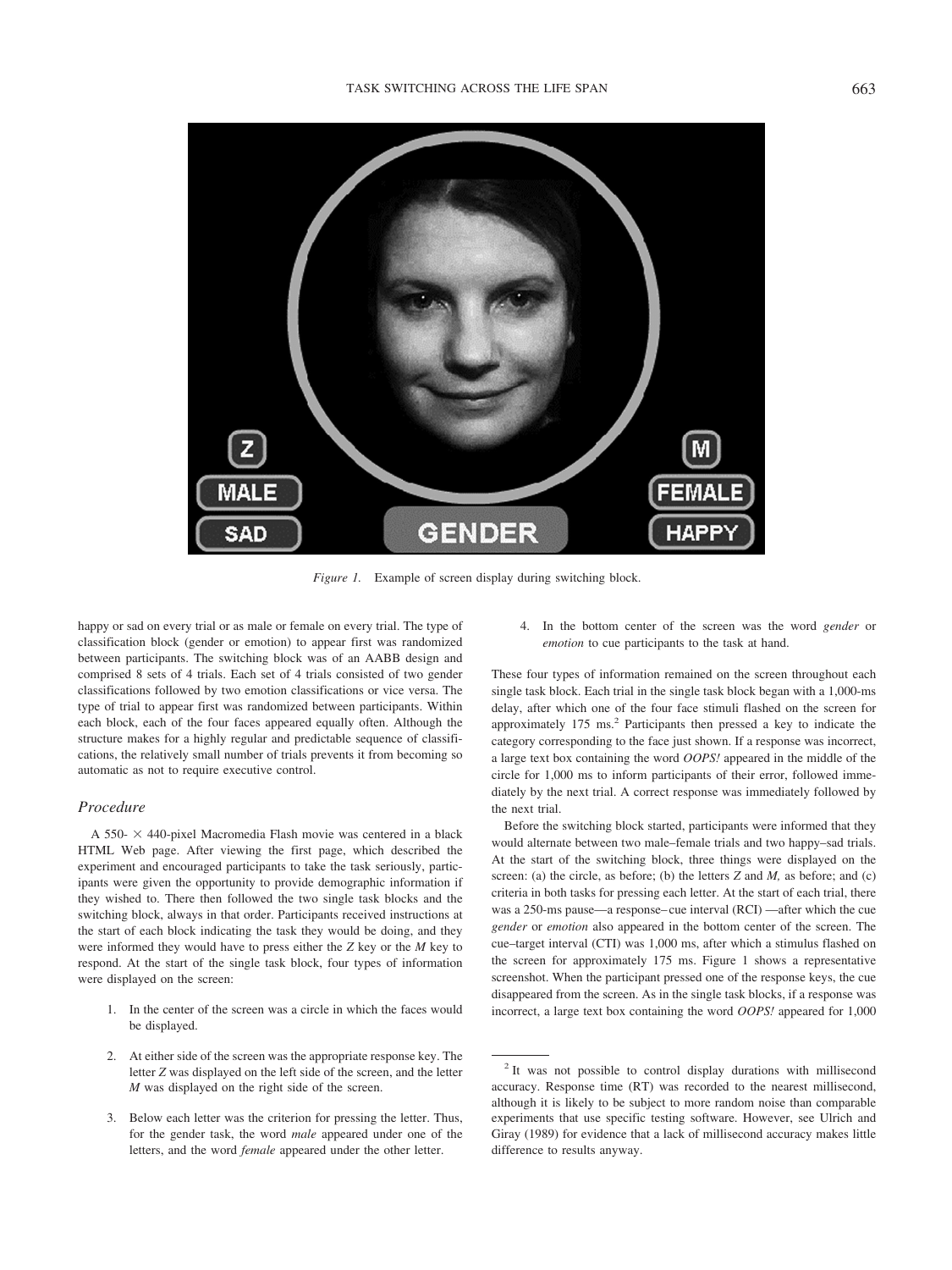ms, followed immediately by the next trial. A correct response was immediately followed by the next trial.

At the end of each block, participants were shown their mean response time (RT). On completion of the experiment, a participant's responses were passed to a Perl script, which stored the data with the participant's IP address on a central server. Participants then saw average results for people who had already taken part in the experiment.

### Results

We excluded the following data: 3,964 submissions from IP addresses for which data had already been received, 40 submissions in which the data set was corrupt or incomplete, and 1,690 submissions in which the participant did not give his or her age. Submitted ages ranged from 5 to 109 years. If there were fewer than five exemplars for a particular age, all exemplars for that age were discarded, leaving a range of ages from 10 to 66. This removed 28 data sets from the analysis. Of those who remained in the analysis, 55% of participants described themselves as female, and 45% described themselves as male. With respect to education, 30% had 12 years of education, 25% had 14 years of education, and 45% had 17 years of education. We included 6,381 data sets in this stage of the analysis.

### *Task Acquisition*

The rate at which participants learned each task was used to determine the trials to be included in subsequent analyses and to reveal age differences in task acquisition. Participants were divided into four age groups: 10–17 years, 18–30 years, 31–45 years, and 46–66 years. In these analyses we included only correct responses that did not immediately follow an error. Median RTs for each of the trials in a block are displayed in Figure 2. (Error rate data followed similar patterns and are not discussed here.)

For the 12 emotion classification trials (see Figure 2a), it is clear that performance improved over Trials 1–4, after which RT was more constant. More important, as we are interested in the effect of age on performance, between Trials 5 and 12 there appeared to be no interaction between age group and trial number. We therefore excluded Trials 1–4 from subsequent analysis, confident that we were not biasing our estimates of performance in favor of any particular age group. Here and elsewhere, the number of trials excluded as practice did not affect the overall pattern of results.

A similar set of results can be seen for the 12 gender classification trials in Figure 2b. Using the same rationale, we excluded Trials 1–4 from subsequent analysis. Finally, the trial-by-trial RT data for performance in switching blocks are given in Figure 2c (RT on switch trials) and Figure 2d (RT on nonswitch trials). There was some evidence of an interaction between age group and trial number: By the final trial, the two younger groups were near asymptote, whereas the older group was still improving. Thus, any conclusions about the RTs of older people carry the caveat that performance might have improved further with more practice. To minimize effects of task acquisition rate, we excluded Trials 1–6 from subsequent analysis of switching blocks.

# *Effects of Age on Performance*

In the RT analysis, we excluded RTs of more than 3,000 ms and responses that were erroneous or immediately followed an error.

Averages reported are means of participant means.<sup>3</sup> Using the data excluding the first few trials (see above), we excluded the following participants: (a) those whose error rate in any block was greater than 25%, and (b) those who did not submit their gender and education level. This exclusion left 5,271 data sets in the analysis. RTs by age are given in Figure 3. Error rates by age are given in Figure 4.

# *Effects of Age on RT and Error Rate*

The analysis of age effects on RT and error rate took two forms. First, we determined whether performance followed a U-shaped function. We then used an ANOVA to look at the interactions between age and gender, grouping participants into 14 age categories as shown in Table 1.4

Polynomial regressions were carried out on the RT and error rate data for all conditions. Age and age-squared terms were used in the regression to test for U-shapedness. For RT, the models were all significant fits,  $R_{\text{adj}}^2 = .02, .03,$  and .06, for emotion, gender, and switching blocks (adj = adjusted), respectively;  $F(2, 5268)$  = 61.20, 93.24, and 170.93, respectively, all  $ps < .0001$ . Age was a significant unique predictor of RT for the emotion and gender blocks,  $F(1, 5268) = 6.54$ , and  $F(1, 5268) = 27.88$ ,  $ps < .01$ , but not for the switching block,  $F(1, 5268) = 2.38$ ,  $p = .12$ . Age squared was a significant unique predictor for the emotion, gender, and switching blocks,  $F(1, 5268) = 22.39, 60.46,$  and 28.38, respectively, all  $ps < .0001$ . For error rates, the models were all significant fits,  $R_{\text{adj}}^2 = .008, .01$ , and .02, for emotion, gender, and switching blocks, respectively;  $F(2, 5268) = 23.38, 27.23,$  and 47.65, respectively, all  $ps < .0001$ . For all three blocks, both age and age squared were significant unique predictors of error rate,  $F(1, 5268) = 25.98, 20.02,$  and 90.20, all  $ps < .0001$ ; and  $F(1, 5268) = 25.98$ , 20.02, and 90.20, all  $ps < .0001$ ;  $5268$ ) = 16.34, 34.44, and 77.85, all  $ps < .0001$ , respectively.

To summarize, there was a significant quadratic component linking age and both RT and error rate measures of performance, suggesting a significantly U-shaped function. The next stage was to use the grouped age data to look at the interaction between age and gender with respect to RT and error rate. We combined the age data into the groups shown in Table 1 to conduct an ANOVA. This method makes no assumptions about the function mapping age to RT or errors while retaining an adequate number of data points per cell, and it allows comparison with the most similar study on aging across the life span (Cepeda et al., 2001), which used similarly "binned" ages.

Separate ANOVAs were performed on the RT data for single task emotion, single task gender, and switching blocks (see Figure 3), with factors of age group and gender. In all cases, of course, the effect of age was highly significant (all  $ps < .001$ ). We focus here on the effect of gender and its interaction with age. For RT, female participants were on average 19 ms and 15 ms faster than male participants for single task emotion and single task gender blocks, respectively,  $F(1, 5192) = 9.86$ , and  $F(1, 5192) = 12.47$ ,  $ps \leq$ 

<sup>&</sup>lt;sup>3</sup> The patterns of results were the same when medians were used in place of means.

<sup>&</sup>lt;sup>4</sup> An ANOVA is necessary because investigating interactions between terms in a polynomial fit and other factors such as gender makes psychological interpretation of any significant interactions very difficult.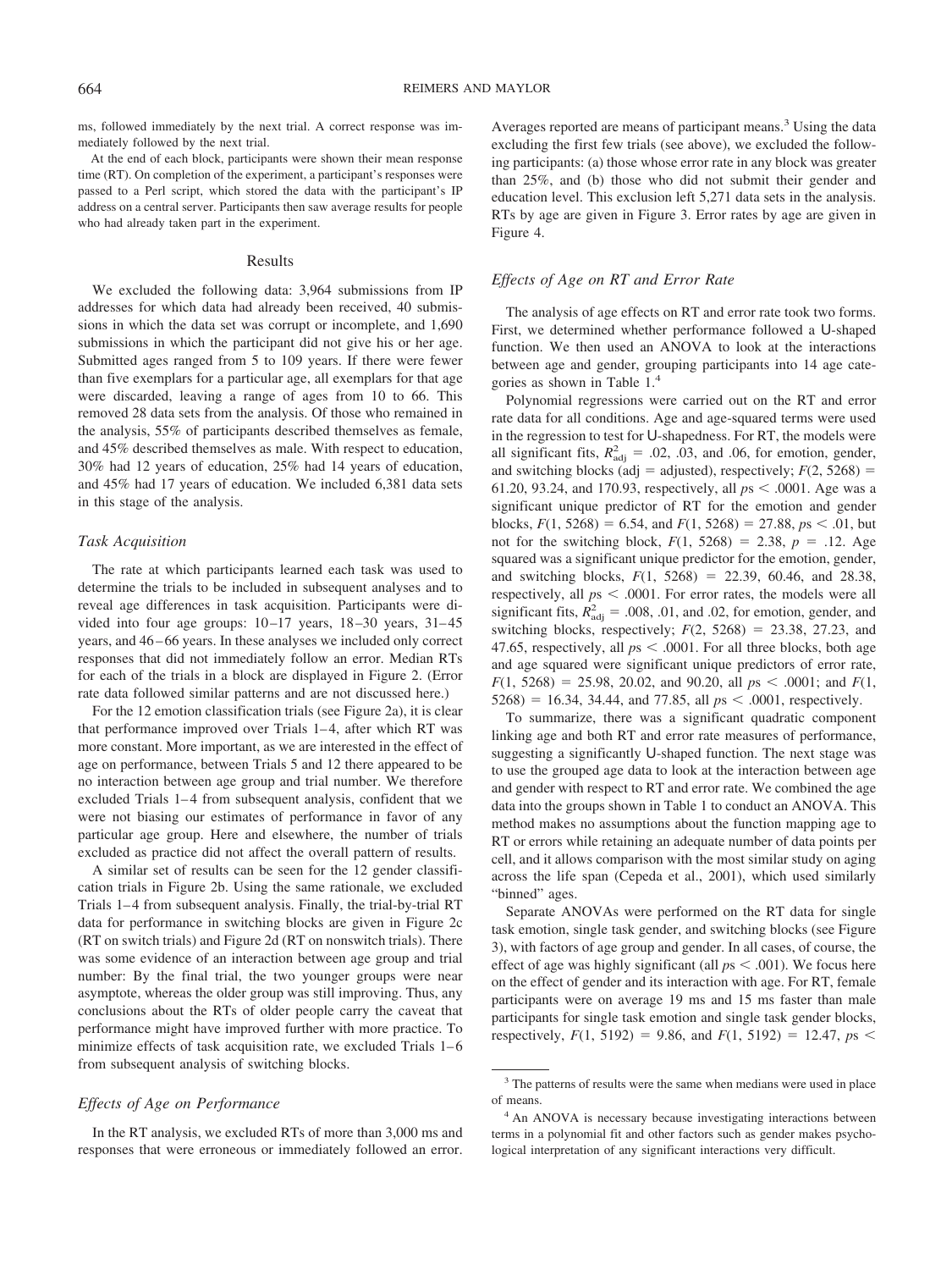

*Figure 2.* Trial-by-trial median response times (RTs) for four different age groups: 10–17, 18–30, 31–45, and 46–66 years old for (a) single task emotion classifications, (b) single task gender classifications, (c) switching block switch trials, and (d) switching block nonswitch trials.

.002, but there was no effect of gender for switching blocks. There was no interaction between age and gender for any of the blocks. With error rate as the dependent variable, the only significant effect involving gender was for the switching block,  $F(1, 5192) =$ 6.14,  $p < .01$ , where the error rates were  $.078$  and  $.081$  for female and male participants, respectively.

# *Effects of Age and Gender on General and Specific Switch Costs*

There are four types of trials considered in the analyses that follow: emotion classifications in the emotion-only single block (E), gender classifications in the gender-only block (G), switch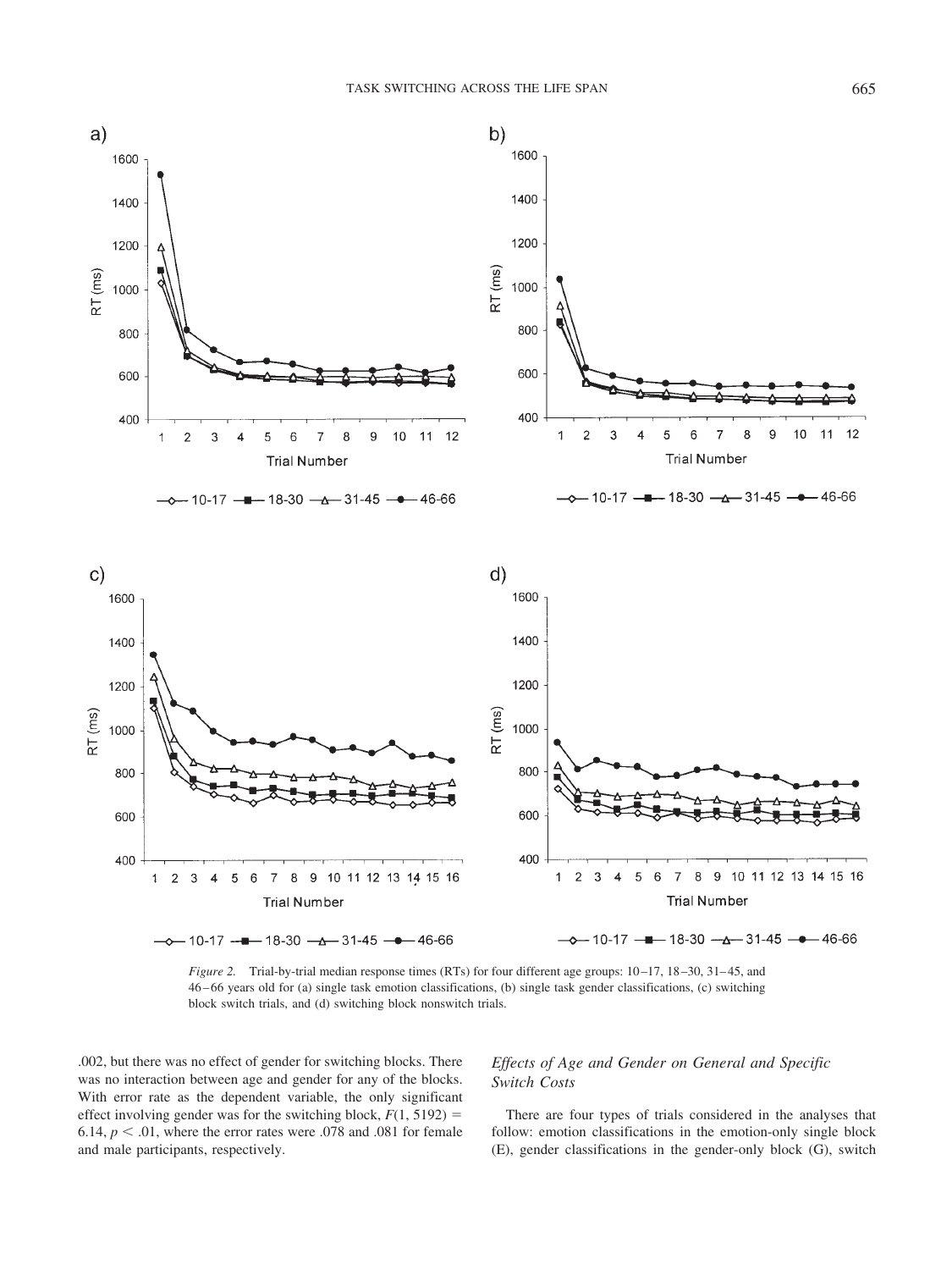

*Figure 3.* Mean of individual participants' mean response times (RTs) for emotion, gender, and switching blocks. Error bars represent the standard error of the mean.

trials (emotion or gender) in a switching block (Sw), and nonswitch trials (emotion or gender) in a switching block (NSw). General switch costs were calculated for each participant by subtracting the average of E RT and G RT from NSw RT. $<sup>5</sup>$  Specific</sup> switch costs were calculated for each participant by subtracting NSw RT from Sw RT. The effect of age on general and specific switch costs is shown in Figure 5.

We investigated the effects and interactions of age and gender using ANOVAs. For the general switch cost RT data, there was a main effect of age,  $F(13, 5243) = 12.42$ ,  $p < .001$ ; a main effect of gender,  $F(1, 5243) = 6.49$ ,  $p = .01$ ; and a small but significant interaction between age and gender,  $F(13, 5243) = 1.74$ ,  $p = .05$ . Male participants showed smaller general switch costs than did female participants by approximately 20 ms, and the interaction suggested that general switch costs increased more rapidly throughout adulthood in women than in men. The same effects and interactions remained when proportionate general switch costs was used as the dependent measure (see Figure 6), with a main effect of age,  $F(13, 5243) = 9.13, p < .001$ ; a main effect of gender,  $F(1, 5243) = 9.13, p < .001$ ; a main effect of gender,  $F(1, 5243) = 9.13, p < .001$ ; a main effect of gender,  $F(1, 5243) = 9.13, p < .001$ ; a main effect of gender,  $F(1$  $5243$ ) = 11.50,  $p = .001$ ; and a small but significant interaction between age and gender,  $F(13, 5243) = 1.75$ ,  $p = .05$ .

For the specific switch cost RT data, there was a main effect of age,  $F(13, 5243) = 2.16$ ,  $p = .009$ ; no effect of gender; and no interaction. This age effect was no longer significant with proportionate specific switch costs as the dependent measure  $(Fs \leq 1)$ .

The error rates showed only small effects of age and gender on switch costs. General switch costs as measured by error rates were affected only by gender,  $F(1, 5243) = 4.29$ ,  $p = .04$ , with male participants showing larger error rate switch costs than did female participants. Specific switch costs as measured by error rates showed a small effect of age,  $F(13, 5243) = 1.75$ ,  $p = .05$ , and followed a similar pattern to that of RTs.

As switch cost effects were seen predominantly in the RT rather than in the error data, we concentrate on the RT results from here on. Breaking the RT data down further to investigate the relative difficulty in switching to an emotion trial and a gender trial, we found that Sw RT for emotion trials was 893 ms, NSw RT for emotion trials was 785 ms, Sw RT for gender trials was 798 ms, and NSw RT for gender trials was 714 ms. General switch costs for emotion were 163 ms, and those for gender were 189 ms, a significant difference,  $t(5262)$  =

<sup>&</sup>lt;sup>5</sup> Other studies calculate general switch costs as  $\frac{1}{2}$ (NSw + Sw) -  $\frac{1}{2}$ (E + G) or Sw  $-$  1/2(E + G). But this conflates general and specific switch costs. A person whose performance on nonswitch trials was identical to that in a single task block, but who had large specific switch costs, would also show moderately large general switch costs. However, given that specific switch costs are relatively constant across age, the way in which general switch costs are calculated does not affect the trends in the results—it merely increases the absolute values of all general switch costs (see Kray et al., 2004, 2002).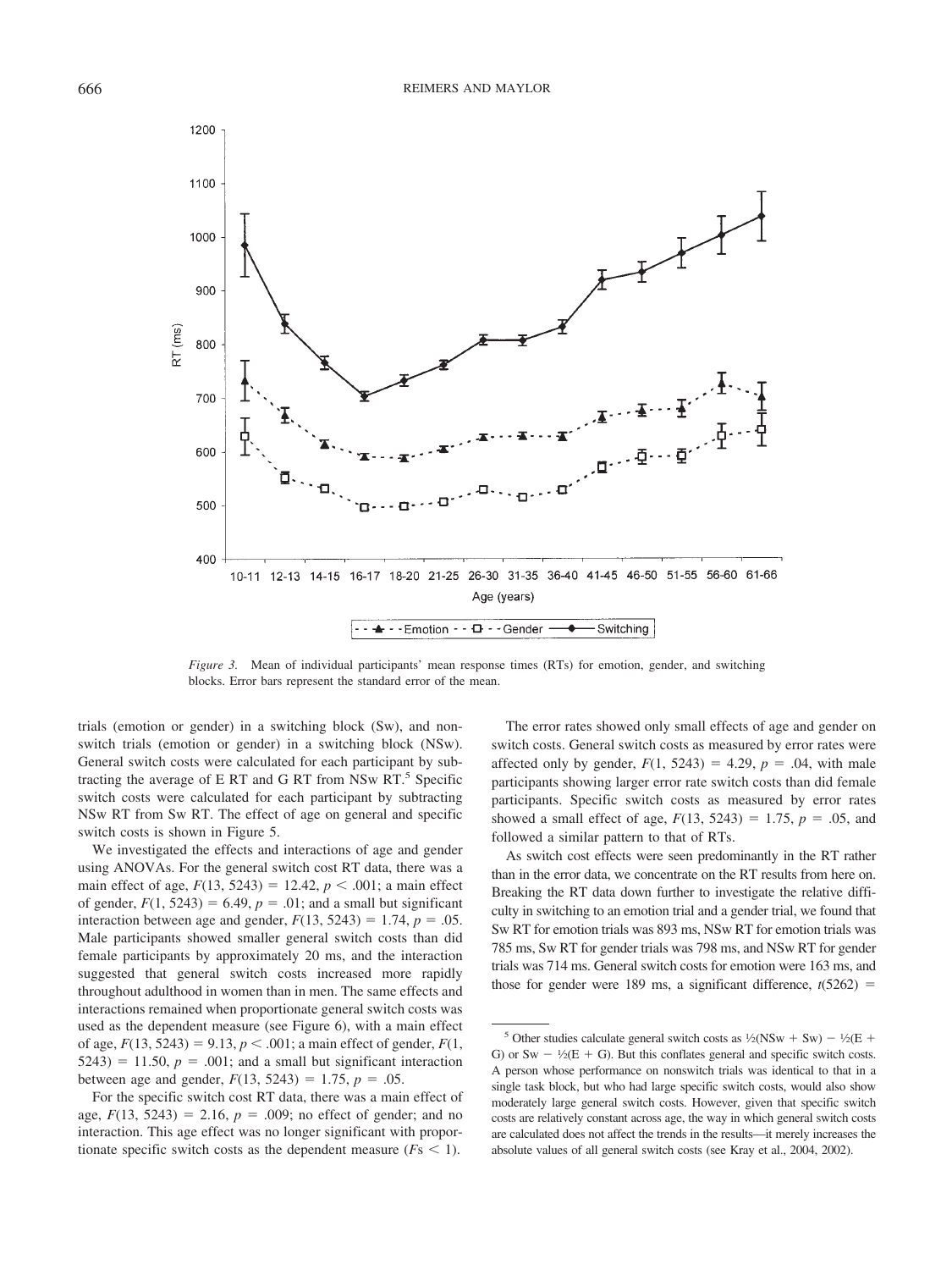

*Figure 4.* Mean of individual participants' mean error rates for emotion, gender, and switching blocks. Error bars represent the standard error of the mean.

6.63,  $p < .001$ . Specific switch costs for emotion trials were 108 ms, and those for gender trials were 84 ms, also a significant difference,  $t(5262) = 5.28, p < .001<sup>6</sup>$  For the emotion task, there was a reliable interaction between age and gender for specific switch costs, *F*(13,  $5235$ ) = 2.56,  $p = 0.002$ . Although the data at this level of analysis are noisy, it appears that female participants showed smaller specific switch costs for emotion than did male participants through adolescence but that this effect disappeared, and was even reversed, in adulthood. All other analyses in which switch block gender and emotion performance were analyzed separately showed either no main effect of age or gender or interactions, or they showed the same effect as found in the data collapsed across task type, and hence are not reported here.

# *Trends in Switch Costs Across Childhood and Adulthood*

It is clear from Figure 5 that our data showed a reduction in general switch costs from 10 to 17 followed by a gradual increase from 18 to 66. In this next stage of analysis, we investigated whether these effects were significant by splitting the data into under-18 and over-18 groups and using two general linear models with age as a continuous variable. There are three reasons for this approach rather than, say, a nonlinear regression. First, we were interested in whether the developmental and aging effects on switch costs were significant. An analysis fitting a single function to the life span data could not reveal whether developmental or aging trends in isolation are significant. Second, we were dealing with two distinct phenomena: development of taskswitching ability and its decline. From a theoretical perspective, fitting these data with a single function seemed inappropriate.<sup>7</sup> Third, it was apparent (see Figures 5 and 6) that general switch costs decrease roughly linearly through adolescence and increase approximately linearly through adulthood. Thus, linear function fits seemed appropriate.

*Adolescent data.* To analyze the data for under 18s, we constructed a general linear model with continuous variable age and categorical variable gender to analyze the trends in general and specific switch costs. Education was not included because it was confounded with age.

For general switch costs, the model was a significant fit,  $R_{\text{adj}}^2$  = .01,  $F(3, 1197) = 6.58$ ,  $p = .0002$ . The only significant effect was that of age,  $F(1, 1197) = 14.58$ ,  $p < .0001$ . For proportionate general switch costs, the model was a significant fit,  $R_{\text{adj}}^2 = .01$ ,  $F(3, 1197) = 5.57$ ,  $p = .0008$ . Again, only age was significant,  $F(1, 1197) = 7.58, p = .006.$ 

For specific switch costs, the model was not a significant fit,

<sup>6</sup> We had to exclude a further 8 participants from the analysis that split switching data into emotion and gender performance because their error rate made it impossible to estimate all of the cell means.

 $<sup>7</sup>$  An alternative would be to fit the data with, say, two exponentials</sup> (Cerella & Hale, 1994). This would have been appropriate if we had had a larger range of ages. However, over the range of ages we studied, there was no evidence of a nonlinear component to either adolescent development of task-switching performance or age-related decline in task-switching performance.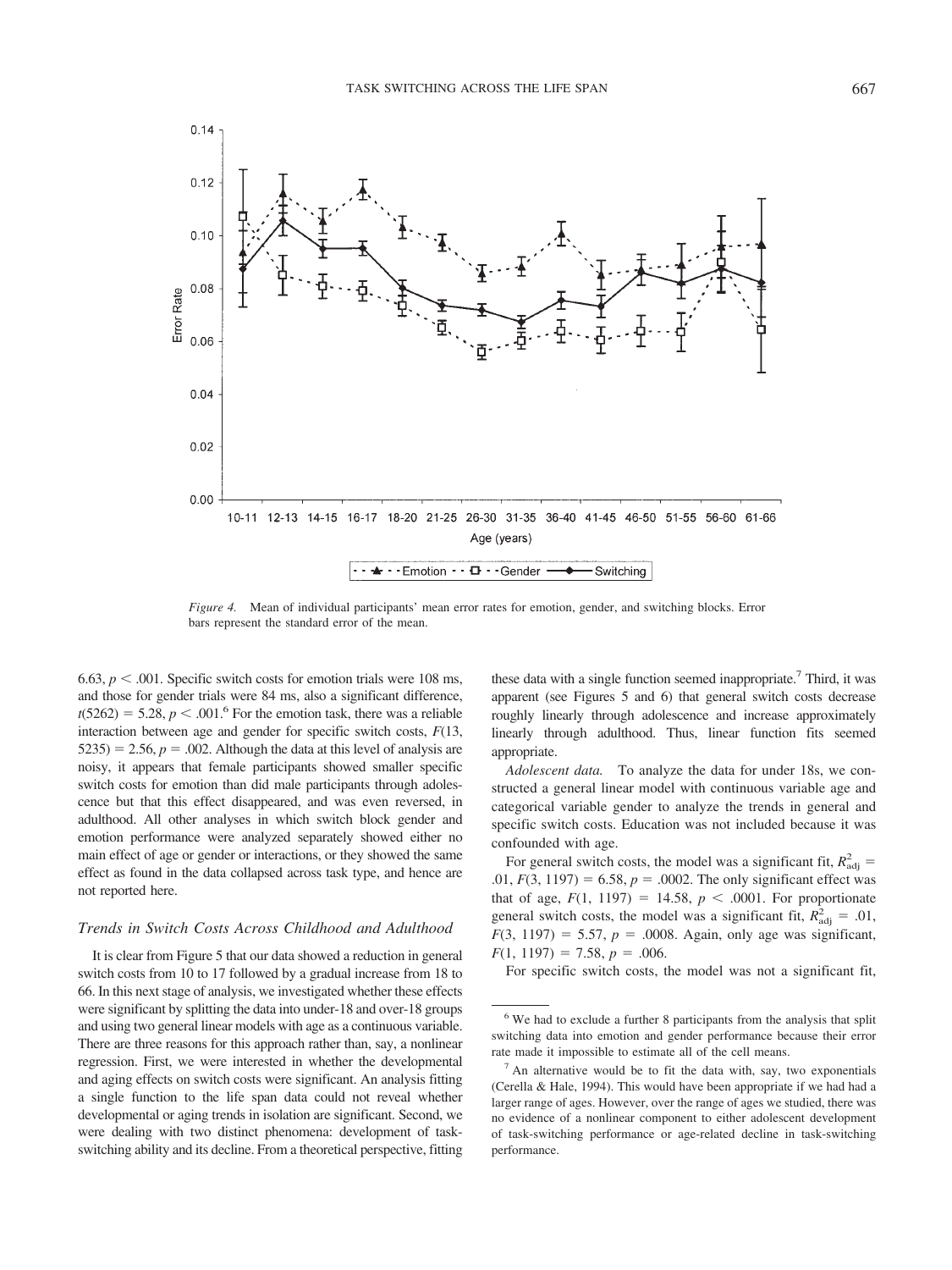| Measure              | Age group (years) |           |           |           |       |           |           |           |           |           |           |           |       |       |
|----------------------|-------------------|-----------|-----------|-----------|-------|-----------|-----------|-----------|-----------|-----------|-----------|-----------|-------|-------|
|                      | $10 - 11$         | $12 - 13$ | $14 - 15$ | $16 - 17$ | 18–20 | $21 - 25$ | $26 - 30$ | $31 - 35$ | $36 - 40$ | $41 - 45$ | $46 - 50$ | $51 - 55$ | 56–60 | 61–66 |
| Ν                    | 28                | 166       | 380       | 627       | 503   | 914       | 853       | 678       | 411       | 279       | 215       | 122       | 64    | 31    |
| $M$ age (years)      | 10.8              | 12.6      | 14.6      | 16.5      | 18.9  | 23.1      | 28.0      | 32.9      | 37.8      | 42.7      | 47.9      | 52.8      | 58.1  | 62.9  |
| M years of education |                   |           |           |           |       | 15.8      | 16.0      | 15.3      | 15.2      | 15.0      | 15.1      | 15.3      | 14.8  | 15.1  |
| Gender (proportion)  |                   |           |           |           |       |           |           |           |           |           |           |           |       |       |
| Girls and women      | .61               | .70       | .68       | .69       | .54   | .51       | .53       | .51       | .48       | .48       | .51       | .57       | .51   | .41   |
| Boys and men         | .39               | .30       | .32       | .31       | .46   | .49       | .47       | .49       | .52       | .52       | .49       | .43       | .49   | .59   |

| Table 1                                          |  |  |  |  |
|--------------------------------------------------|--|--|--|--|
| Details of Participants in Each of 14 Age Groups |  |  |  |  |

 $R_{\text{adj}}^2$  < .001,  $F(3, 1197) = 1.63$ ,  $p = .18$ . The model remained a nonsignificant fit when proportionate specific switch costs was used as the dependent variable  $(F \leq 1)$ .

*Adult data.* To analyze the data for over 18s, we constructed a general linear model with continuous variable age and categorical variables gender and education to analyze the trends throughout adulthood in general and specific switch costs.

For general switch costs, the model was a significant fit,  $R_{\text{adj}}^2$  =  $.03, F(11, 4058) = 11.15, p < .0001$ . There was an effect only of age,  $F(1, 4058) = 85.30, p < .0001$ , and no interactions among age, gender, and education. For proportionate general switch costs, the same pattern of significant results remained. The model was a significant fit,  $R_{\text{adj}}^2 = .02$ ,  $F(11, 4058) = 8.68$ ,  $p < .0001$ . There was an effect only of age,  $F(1, 4058) = 56.17$ ,  $p < .0001$ , and no interactions among age, gender, and education.

For specific switch costs, the model was a significant fit,  $R_{\text{adj}}^2$  =  $.004, F(11, 4058) = 2.48, p = .004$ . There was a significant effect of age,  $F(1, 4058) = 12.86$ ,  $p = .0004$ , and no interactions among age, gender, and education. For proportionate switch costs, the model was not a reliable fit,  $R_{\text{adj}}^2 < .001$ ,  $p = .71$ .



*Figure 5.* General and specific switch costs as a function of age group, as measured by response time differences. Error bars represent the standard error of the mean.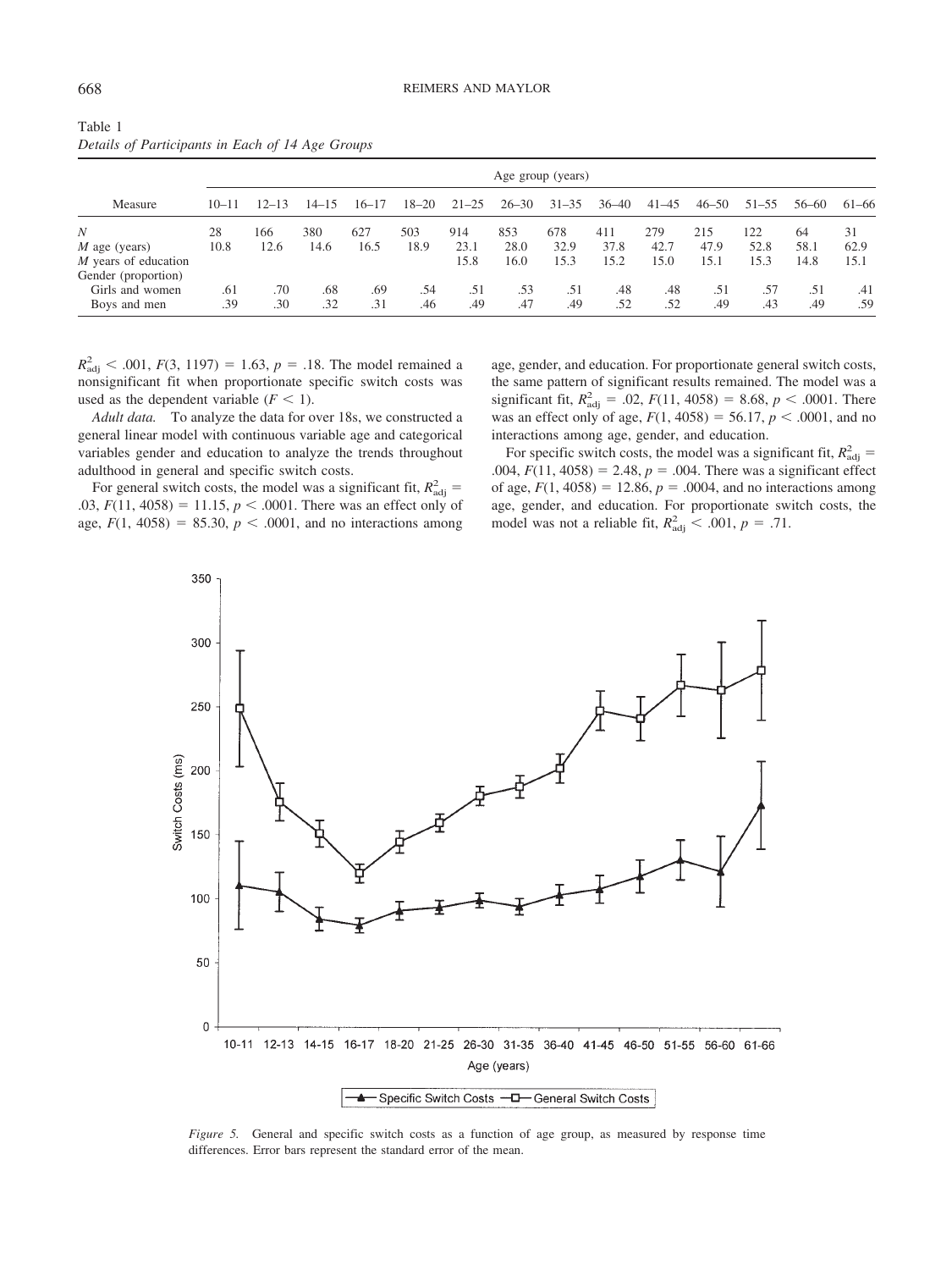

*Figure 6.* Proportionate general and specific switch costs as a function of age group, as measured by response time (RT) differences divided by baseline RT. The baseline for general switch costs was nonswitch block RT, and the baseline for specific switch costs was RT for nonswitch trials in a switching block. Error bars represent the standard error of the mean.

# *General Switch Costs in Young Adulthood*

The general switch cost data in Figure 6 suggest that general switch costs start increasing from early adulthood. To test this, we constructed a general linear model with continuous variable age and categorical variables education and gender using the proportionate switch cost RT data from participants who were ages 18 to 40. The model was a poor fit but significant,  $R_{\text{adj}}^2 = .01$ ,  $F(11)$ ,  $3347$ ) = 3.56,  $p < .0001$ , and age was a significant predictor of proportionate general switch costs,  $F(11, 3347) = 23.26$ ,  $p <$ .0001. There were no other significant effects.

### Discussion

We used a large Internet study to investigate the way in which age affects performance in a task-switching paradigm. Our results, at the most crude level of analysis, are in agreement with previous research. RTs for single task and switching blocks followed a U-shaped function (see Figure 3), with children and older adult participants slower than young adults. Similarly, general switch costs decreased with age up to age 18 and increased with age through adulthood (see Figure 5), even when baseline RT was accounted for (see Figure 6). In contrast, specific switch costs were relatively unaffected by age (see Figures 5 and 6).

### *General Switch Costs and Aging in Adults*

Our results demonstrate that age-related decrements in taskswitching performance are found in early adulthood. General switch costs increased significantly from age 18 to age 40. This finding contrasts with at least some other findings in the cognitive aging literature demonstrating that performance declines little throughout most of adulthood but begins to accelerate above the age of 60 (e.g., Baltes & Lindenberger, 1997; Schaie, 1996). It is also at odds with Cepeda et al.'s (2001) conclusion that switch costs remained relatively constant between early adulthood and age 60, although it is possible that they referred to specific rather than to general switch costs.

Previous research indicates that we might have predicted aging effects in younger adulthood. Kray and Lindenberger's (2000) work demonstrated an increase in general switch costs between young adulthood and middle age, with no corresponding increase in specific switch costs, findings we have replicated and extended using our procedure.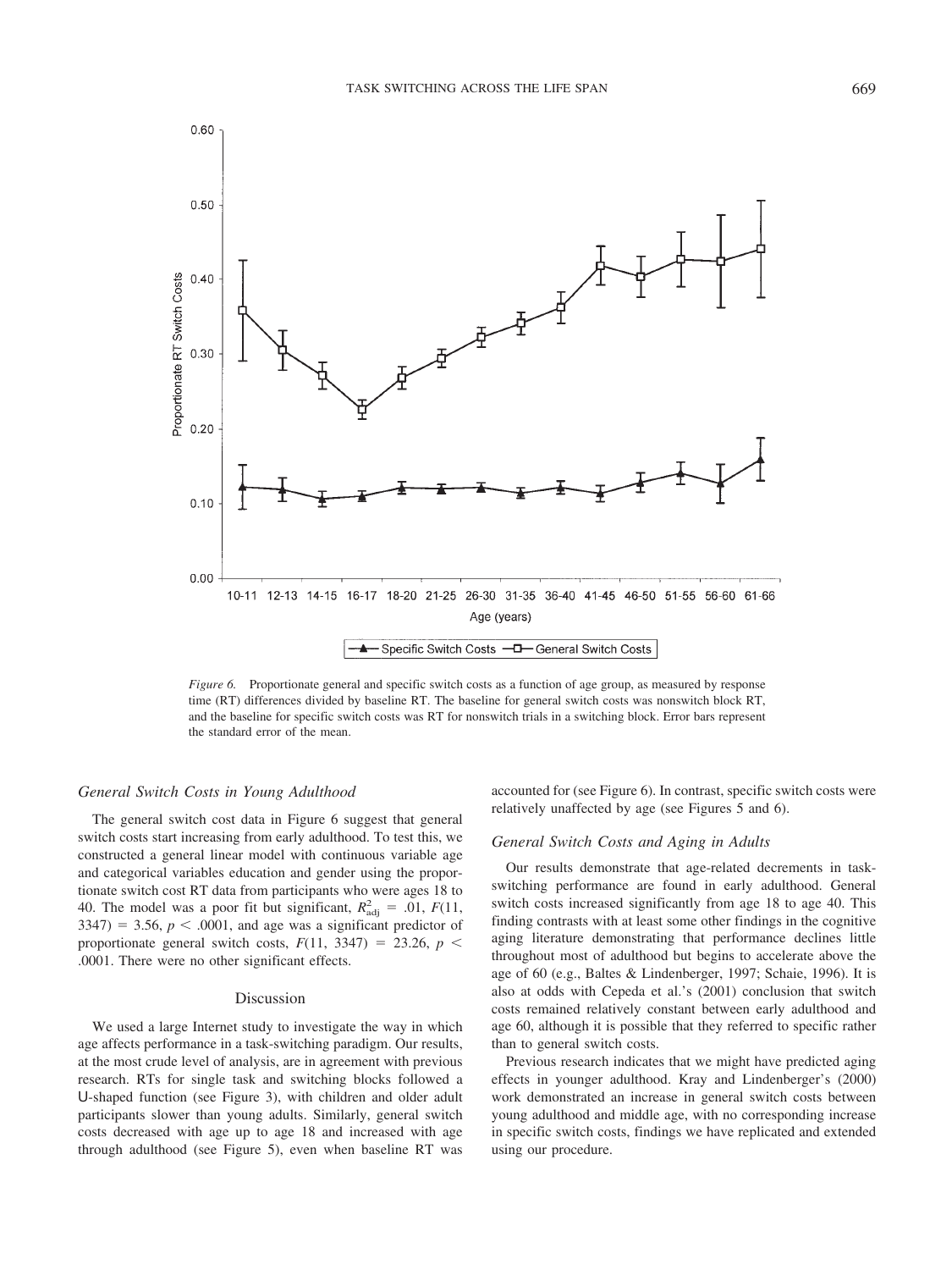Additionally, Cepeda et al.'s (2001) data give more support for an increase in switch costs throughout adulthood than their conclusion (above) suggests. Taking the data from their Table 3 and averaging across RCI and CTI and across session, we noted that general switch costs (i.e., RT for the first nonswitch trial following a switch trial in the switch block, minus RT for nonswitch trials in a nonswitch block) were 165 ms for 21–30 year olds, 195 ms for 31–40 year olds, 302 ms for 41–50 year olds, and 240 ms for 51–60 year olds. These results suggest that middle-aged adults may show a larger general switch cost than do younger adults. Thus, although we believe that our study is the first to demonstrate a clear effect of age on general switch costs in younger adults, this finding fits qualitatively with the results of existing research. Similarly, our results tie in with age effects on other measures of executive control. As we noted at the beginning of this article, Garden et al. (2001) found that middle-aged adults performed worse than young adults on the Wisconsin Card Sorting Task and the Self-Ordered Pointing Task. Of course, the upper age limit in our study was lower than in many cognitive aging studies. We are therefore unable to generalize beyond retirement age. However, we have been able to characterize effects over a wide adult age range (18–66 years old).

It should be noted that the mechanism behind our pattern of results, and those of others, is unclear. Performance on some tasks requiring executive control deteriorates through adulthood, whereas performance on others does not (Verhaeghen & Cerella, 2002). It has been argued that the observed pattern of age-related decline on certain tasks may reflect an inability to simultaneously maintain two task sets (Mayr, 2001; Verhaeghen & Cerella, 2002), rather than a decrement in executive control per se.

# *Development of Switching Ability in Adolescence*

The pattern of general switch costs obtained here is similar to that obtained in previous studies measuring development of executive control. General switch costs decreased sharply with age between ages 10 and 17, suggesting development of (one aspect of) executive control throughout adolescence. We found it interesting that specific switch costs did not seem to show a similar developmental trend. It is possible that the data were too noisy to detect an underlying trend. However, given the relative insensitivity of specific switch costs to age in older adults as well, it seems likely that specific switch costs are less sensitive than general switch costs to the neurologic changes that occur across the life span.

# *Methodological Implications*

This is, to our knowledge, the first attempt to run a taskswitching experiment over the Web. There are, of course, many differences between online and laboratory-based experiments. For example, online participants are drawn from a more diverse population than are lab-based participants, who tend to be undergraduate students from relatively homogeneous backgrounds. Online experimentation does not allow strict control of stimulus size, monitor refresh rate, peripheral distractions, and participants' engagement with the task. However, it is pleasing to note that the results of this online study concur well with findings from labbased studies with respect to general and specific switch costs, practice effects, and effects of age on switch costs. It therefore seems that switch costs are robust phenomena that can be observed in relatively uncontrolled circumstances. An online experimentation paradigm might, in future, be used more extensively to investigate task-switching in experiments that require a large number of participants or seek to investigate the effect of factors such as age, background, or personality on executive control.

# *Conclusion*

The results of our study suggest that general switch costs decrease approximately linearly with age from ages 10 to 17, then increase linearly to age 66. We acknowledge the limited nature of the design: Further work might manipulate the predictability of the switches between tasks, the CTI, the RCI, practice, and the type of stimulus used. However, in the course of this article we hope we have done two things: first, demonstrated that age-related changes in switch costs between puberty and middle age are worthy of further investigation, and second, described a novel, Web-based methodology that can be used to investigate the matter further.

#### References

- Allport, A., Styles, E. A., & Hsieh, S. L. (1994). Shifting intentional set: Exploring the dynamic control of tasks. In C. Umilta & M. Moscovitch (Eds.), *Attention and performance XV* (Vol. 15, pp. 421–452). Cambridge, MA: MIT Press.
- Baddeley, A., & Della Sala, S. (1996). Working memory and executive control. *Philosophical Transactions of the Royal Society of London Series B: Biological Sciences, 351,* 1397–1403.
- Baltes, P. B., & Lindenberger, U. (1997). Emergence of a powerful connection between sensory and cognitive functions across the adult life span: A new window to the study of cognitive aging? *Psychology and Aging, 12,* 12–21.
- Birnbaum, M. H. (Ed.). (2000). *Psychological experiments on the Internet.* San Diego, CA: Academic Press.
- Brinley, J. F. (1965). Cognitive sets, speed and accuracy of performance in the elderly. In A. T. Welford & J. E. Birren (Eds.), *Behavior, aging, and the nervous system* (pp. 114–149). Springfield, IL: Charles C Thomas.
- Cepeda, N. J., Kramer, A. F., & Gonzalez de Sather, J. C. M. (2001). Changes in executive control across the life span: Examination of task-switching performance. *Developmental Psychology, 37,* 715–730.
- Cerella, J., & Hale, S. (1994). The rise and fall in information-processing rates over the life span. *Acta Psychologica, 86,* 109–197.
- Davies, P. L., & Rose, J. D. (1999). Assessment of cognitive development in adolescents by means of neuropsychological tasks. *Developmental Neuropsychology, 15,* 227–248.
- DiGirolamo, G. J., Kramer, A. F., Barad, V., Cepeda, N. J., Weissman, D. H., Milham, M. P., et al. (2001). General and task-specific frontal lobe recruitment in older adults during executive processes: A fMRI investigation of task-switching. *NeuroReport, 12,* 2065–2071.
- Duncan, J. (1995). Attention, intelligence, and the frontal lobes. In M. S. Gazzaniga (Ed.), *The cognitive neurosciences* (pp. 721–733). Cambridge, MA: MIT Press.
- Fristoe, N. M., Salthouse, T. A., & Woodard, J. L. (1997). Examination of age-related deficits on the Wisconsin Card Sorting Test. *Neuropsychology, 11,* 428–436.
- Garden, S. E., Phillips, L. H., & MacPherson, S. E. (2001). Midlife aging, open-ended planning, and laboratory measures of executive function. *Neuropsychology, 15,* 472–482.
- Haug, H., & Eggers, R. (1991). Morphometry of the human cortex cerebri and corpus striatum during aging. *Neurobiology of Aging, 12,* 336–338.
- Isingrini, M., & Vazou, F. (1997). Relation between fluid intelligence and